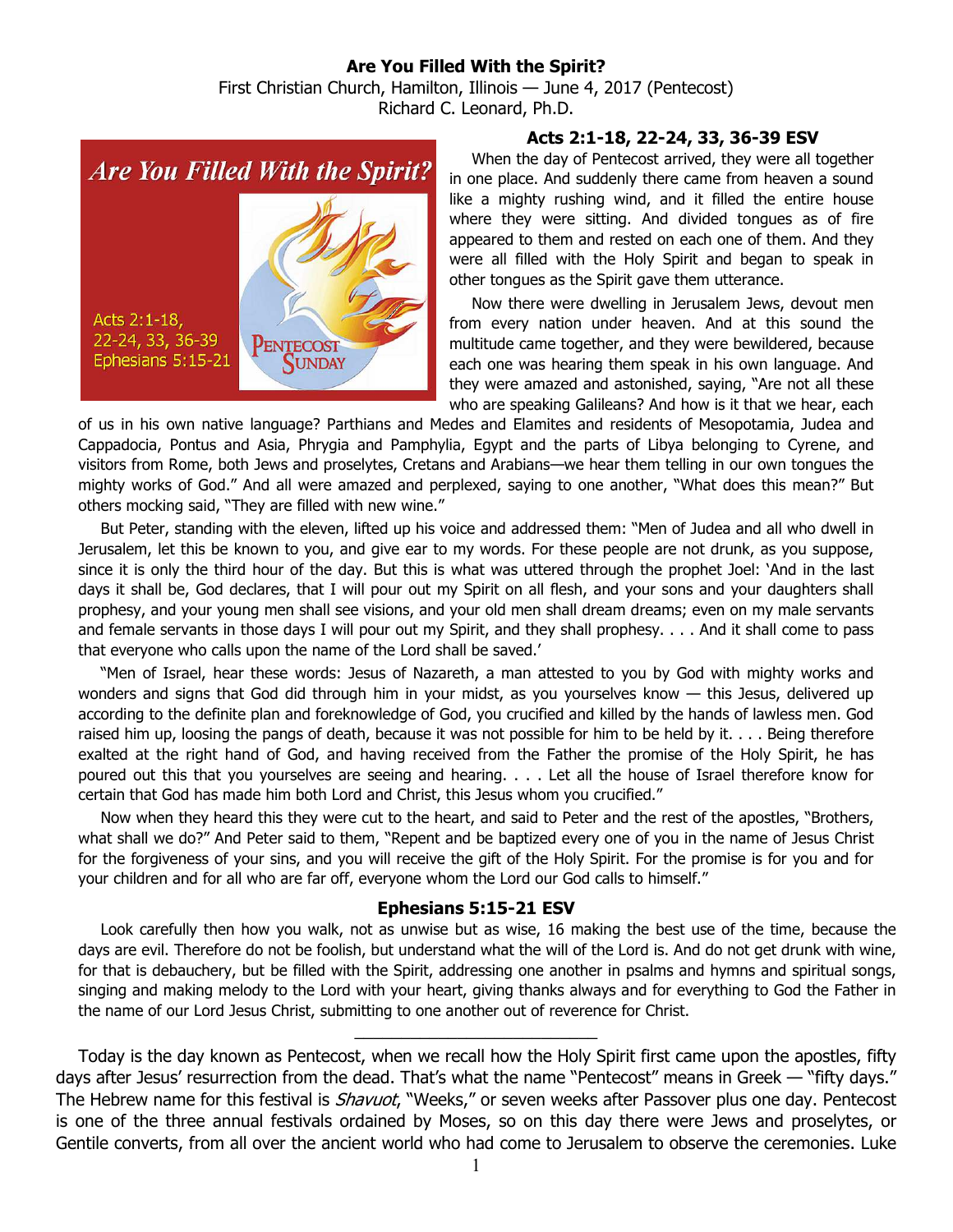lists the nations in his description, and the many nations are important to his account because the sign of Pentecost was that people from all these nations heard the apostles speaking in their own language  $-$  even though, as they recognized, Peter and his associates were all Galileans who spoke a dialect of Aramaic.

What happened at Pentecost? As you recall, after his resurrection Jesus continued to appear to his followers for forty days, teaching them about the kingdom of  $God - the$ new creation he had come to set in motion. But on the fortieth day Jesus was taken into a cloud, as the disciples looked on, and two men in white appeared promising that he would return "in like manner." That event is what we know as the Ascension, which proclaims the rule of Jesus over all creation from the throne of the Father. At his Ascension, Jesus commanded the disciples to spread the good news of his resurrection to all creation, but until Pentecost they had not done so. It was on the Day of Pentecost that Peter, speaking for the apostles, first announced to the people gathered in



Jerusalem that Jesus had been raised from the dead, and therefore "God has made him both Lord and Messiah, this Jesus whom you crucified" (Acts 2:36).

What was the evidence the apostles presented that Jesus was, indeed, alive? As Luke reports it, "they were all filled with the Holy Spirit and began to speak in other tongues as the Spirit gave them utterance" (Acts 2:4). Explaining this, Peter tells his audience, "Being therefore exalted at the right hand of God, and having received from the Father the promise of the Holy Spirit, he has poured out this that you yourselves are seeing



and hearing" (Acts 2:33). In other words, the coming of the Holy Spirit upon the followers of Jesus, and their speaking in other tongues, is the evidence that Jesus has been raised, is exalted as Ruler of all, and is alive today.

Luke's account of Pentecost states that the apostles "were all filled with the Holy Spirit." Paul, writing to the Ephesians, indicates that the mark of the full Christian life is to be filled with the Holy Spirit, as were the apostles. "Do not get drunk with wine," he says, "but be filled with the Spirit" (Ephesians 5:18). So what does it mean to be filled with the Spirit, and when does it happen? As to the second part of this question, some teachers claim all Christians are filled with the Holy Spirit when they come to Jesus and give

their lives to him. Others teach that the filling of the Holy Spirit occurs in what they call a "second work of grace," so that we might be a believer in Jesus for some time before receiving the "baptism in the Holy Spirit." I don't think it's profitable to argue a question like that, because I believe it reveals a misunderstanding of who the Holy Spirit is. So let's take up that question.

Next Sunday is Trinity Sunday, the one Christian special day devoted to a doctrine rather than an event in the life of Jesus and his church. I won't be teaching on the Trinity next week, because we'll have a guest speaker instead. But just let me clarify a thing or two about it. First of all, the Holy Spirit isn't a "part" of God, since Christian teaching has always understood that God doesn't have "parts." We use the expression of three "persons" of the Trinity, but the word "person" doesn't mean three individuals; it's derived from the Latin term persona which refers to a mask worn by an actor to play a certain character. So, in that understanding, the Holy Spirit is one of the "faces" (we could say) by which we recognize God. But we shouldn't get hung up on the number "three," because there's no essential difference between Father, Son, and Holy Spirit. In fact, the apostle Paul specifically tells the Corinthians, "Now the Lord is the Spirit, and where the Spirit of the Lord is, there is freedom. And we all, with unveiled face, beholding the glory of the Lord, are being transformed into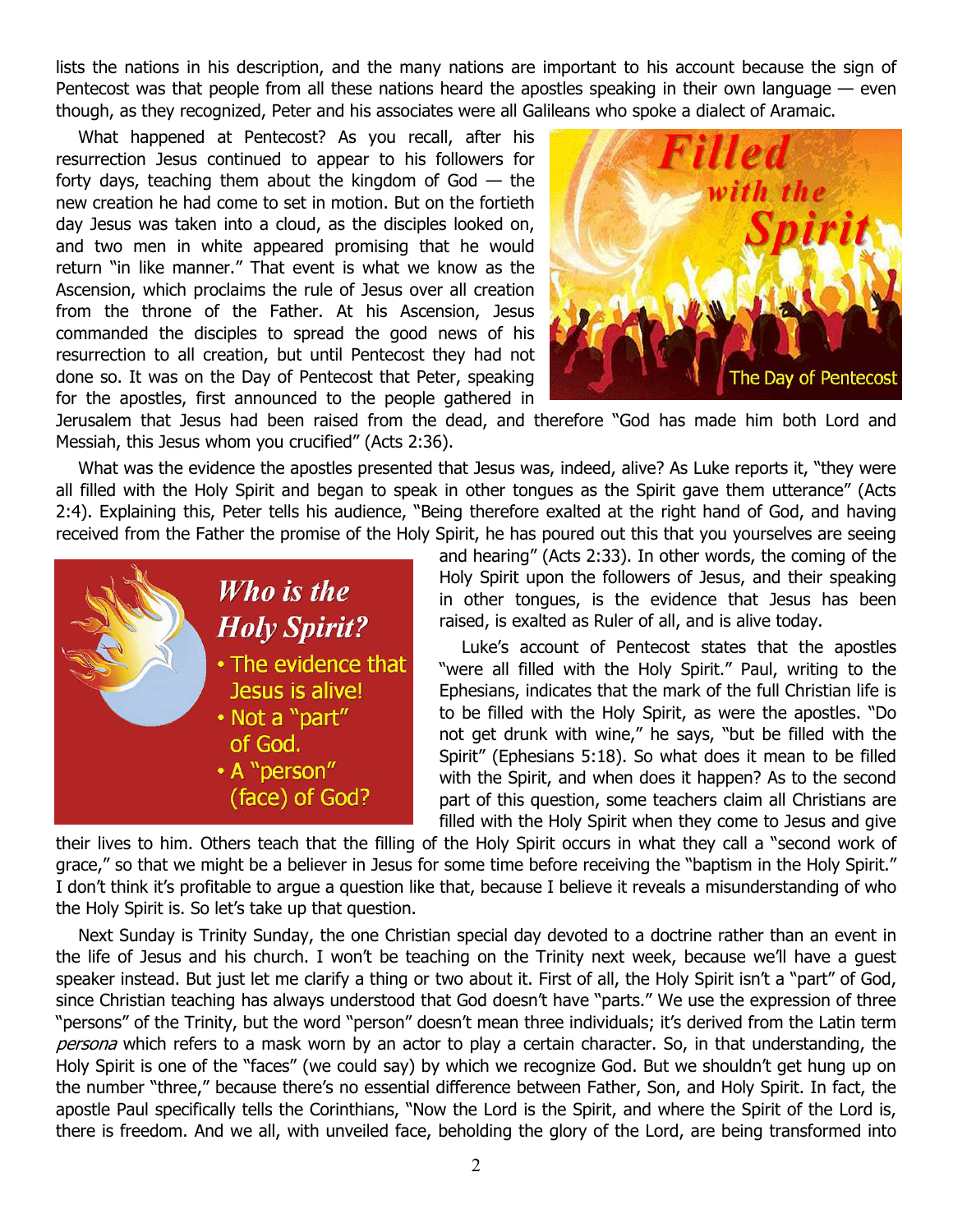the same image from one degree of glory to another. For this comes from the Lord who is the Spirit" (2 Corinthians 3:17-18). We could hardly find a better statement of the fact that we can't explain the Trinity by dividing God up into parts!

How, then, can we speak of the Holy Spirit? I would suggest that the Spirit is the life of God as he lives it in us and among us. In the Bible the word for "Spirit" is ruach, in Hebrew, and *pneuma*, in Greek. Both of these words also mean "breath" or "wind," and it's only the translator's judgment which way to render the word in English. To have the Holy Spirit is to have the breath of God's life in us. Now, when you stop to think about it, doesn't every living thing  $$ doesn't *every created thing* in this universe  $-$  depend on God's life and activity?

Paul reminds the Athenian philosophers, in Acts 17, "In him we live and move and have our being . . . for we are indeed his offspring" (Acts 17:28). There is something



fundamental to the very existence of all things that depends on God's activity — just as Hebrews says that the Son of God "upholds the universe by the word of his power" (Hebrews 1:3). What that "something" is could be a perplexing question for science. Physicists at the Large Hadron Collider in Switzerland are looking for what some call the "god particle" that gives matter to all other particles. Will they really find it? It may be that within the four dimensions of our space-time universe we will never observe that "word," or that "spirit," that



makes all existence possible, for it may reside in dimensions beyond the four to which we have access. But the "breath" of God is active around us and through us at all times, or we wouldn't be here and nothing else would be here either.

So back to our question: what does it mean to be filled with the Holy Spirit? Obviously, if the life of God is the basis for our life already, being "filled with the Spirit" means to lay aside whatever inhibition, or remove every blockage, that hinders the manifestation of God's life in ours. Now, that's a little different from the way some people talk about being filled with the Spirit. For example, if when a person comes to Jesus and they're said to be filled with the Spirit then, but people *don't see any change* in them, then both

salvation and being filled with the Spirit are nothing but a useless, even imaginary, "head trip." Let's be clear about this: in the Bible, *being spiritual isn't the same thing as being invisible!* If someone is filled with the Spirit of God, then this filling becomes visible in some kind of action, in the same way that in the creation — as Genesis tells it  $-$  "the Spirit of God was hovering over the face of the waters" Genesis 1:2) so that the heavens and the earth came to be what they're supposed to be.

So the first people the Bible says are "filled with the Spirit of God" are two men called Bezalel and Oholiab (Exodus 31:2). How did their actions reveal that they were Spirit-filled? They designed and crafted the Tabernacle, the tent in the wilderness, with its furnishings, where the Lord met with his people. Their being filled with the Spirit was manifested in their creativity. The Book of Judges tells us that the Spirit of the Lord took possession of Gideon, and he led Israel in victory over the Midianites; likewise Othniel and Jephthah were Spirit-filled warriors. The Spirit of the Lord came upon Samson, of all people — a man who fooled around with women and wasn't the greatest example of pious behavior. That shows us that being filled with the Spirit doesn't always make you a nice person! The same is said of King Saul, who fell into a kind of prophetic trance when the Spirit came upon him (1 Samuel 10:10). I can cite other examples from Scripture, but the point I'm making is that when someone is filled with the Holy Spirit it's not just something that happens inside your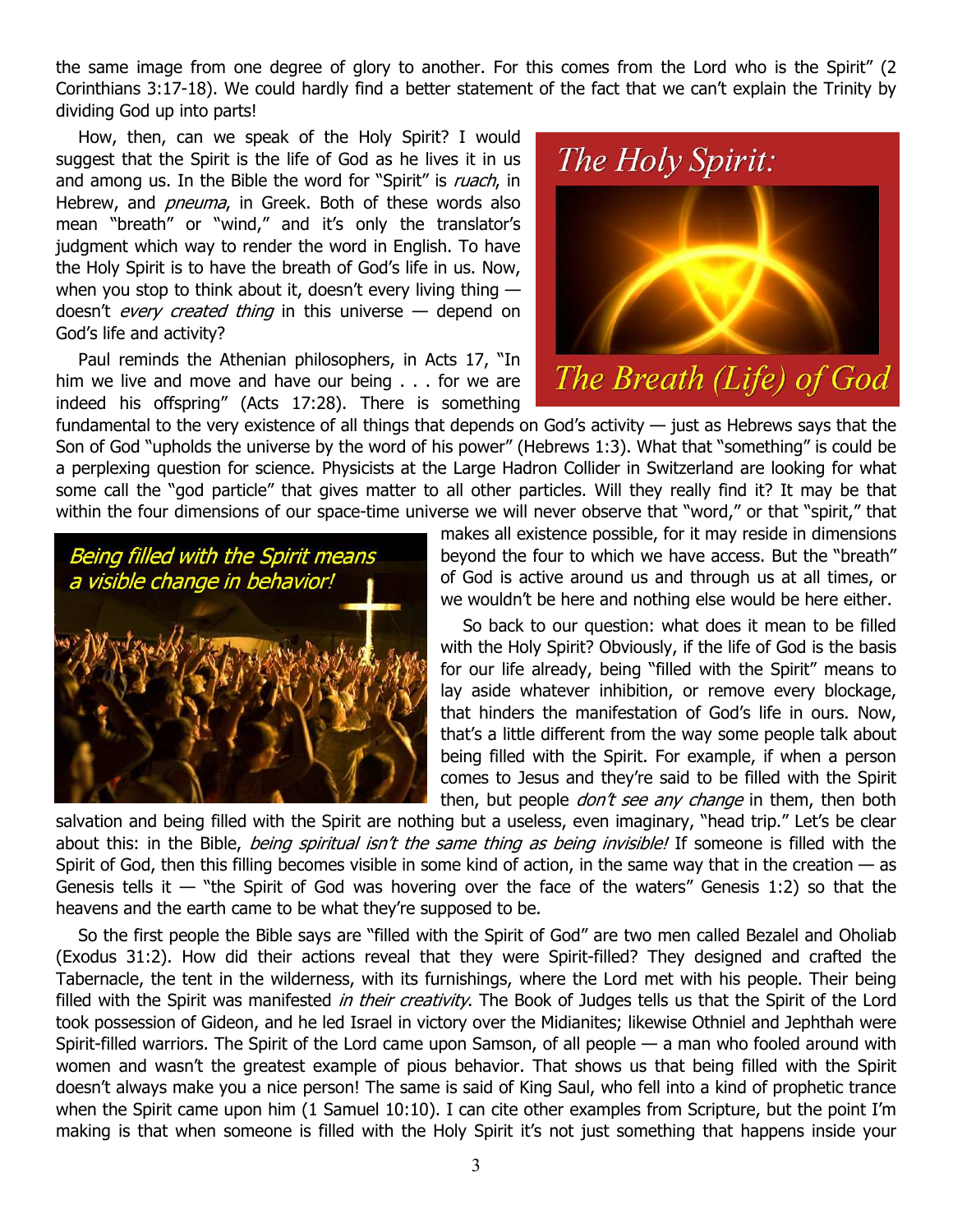head, as if it were like some kind of medicine you take such as aspirin. Instead, people can see it in your behavior.

The same is true in the New Testament. Whenever the Book of Acts tells us that someone is filled with the

Spirit, the Spirit's release is manifested in their actions. At Pentecost the apostles changed from being, perhaps, a cowering band who had kept to themselves their message of Jesus' resurrection, into bold messengers of the gospel who spoke in other tongues and, what's more, proclaimed Jesus as Messiah in the very face of the people that had got him crucified. That's certainly a change in behavior!

Luke tells us, in chapter 4 of Acts, that Peter was again "filled with the Holy Spirit" and addressed the leaders of the Jewish community, explaining that it was the power of the risen Jesus that had healed a paralyzed man. "Let it be known to all of you and to all the people of Israel that by the



**People Filled With the Spirit** 



The Household of the **Roman Centurion Cornelius** 



name of Jesus Christ of Nazareth, whom you crucified, whom God raised from the dead  $-$  by him this man is standing before you well. This Jesus is the stone that was rejected by you, the builders, which has become the cornerstone. And there is salvation in no one else, for there is no other name under heaven given among men by which we must be saved" (Acts 4:10-12). Following that incident, the apostles gathered for prayer, and Luke tells us that "when they had prayed, the place in which they were gathered together was shaken, and they were all filled with the Holy Spirit and continued to speak the word of God with boldness" (Acts 4:31).

Going on through Acts, we read that Saul of Tarsus, having met the risen Jesus on the Damascus road, was filled

with the Holy Spirit, regained his sight and began to proclaim Jesus as the Son of God (Acts 9:17-20). As Peter, in the house of the Roman centurion Cornelius, was preaching the risen Jesus as the Judge of all people, the Holy Spirit came upon the members of his audience — who weren't even Jews — and, Luke says, they spoke in tongues praising God, and were baptized (Luke 10:44-48). We could go on, but throughout Acts and the rest of the New Testament it's clear that whenever anyone is "filled with the Spirit" something happens to make that evident in their changed behavior.

There's nothing hidden, or private, or secret, about the work of the Holy Spirit. If you and I are filled with the Spirit, people will know it by what we say and by what we do. And all this is patterned after Jesus himself, who said at the beginning of his mission, "The Spirit of the Lord is upon me, because he has anointed me to proclaim good news to the poor. He has sent me to proclaim liberty to the captives and recovering of sight to the blind, to set at liberty those who are oppressed, to proclaim the year of the Lord's favor" (Luke 4:18-19). As Peter summarizes what Jesus did in Acts 10:38, "God anointed Jesus of Nazareth with the Holy Spirit and with power. He went about doing good and healing all who were oppressed by the devil, for God was with him."

Are you filled with the Spirit today? You can be, if you will drop whatever is blocking the manifestation of God's life in your life, and let that life — the risen life of Jesus — come forth. Remember, you and I wouldn't be here if the Spirit of God hadn't brought all things into being. So you already have the life of God in you; are you going to let it out, so that others can see it? Remember, you "live and move and have your being" in God, so you can't get away from his Spirit. As Psalm 139 puts it: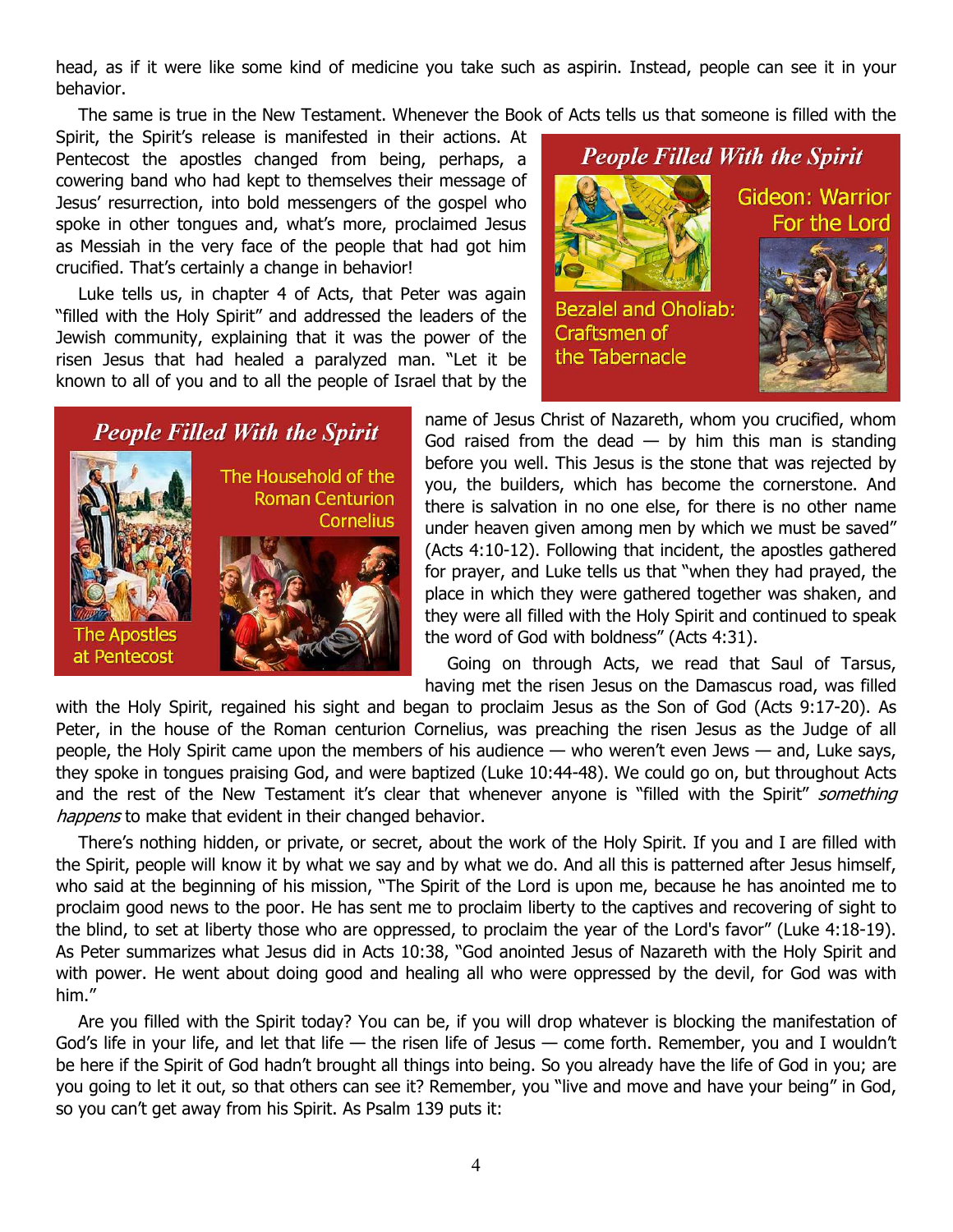- O LORD, you have searched me and known me!
- You know when I sit down and when I rise up; you discern my thoughts from afar.
- You search out my path and my lying down and are acquainted with all my ways.
- Even before a word is on my tongue, behold, O LORD, you know it altogether.

You hem me in, behind and before, and lay your hand upon me.

Such knowledge is too wonderful for me; it is high; I cannot attain it.

- Where shall I go from your Spirit? Or where shall I flee from your presence?
- If I ascend to heaven, you are there! If I make my bed in Sheol, you are there!
- If I take the wings of the morning and dwell in the uttermost parts of the sea,

even there your hand shall lead me, and your right hand shall hold me.

If I say, "Surely the darkness shall cover me, and the light about me be night,"

even the darkness is not dark to you; the night is bright as the day, for darkness is as light with you (Psalm 139:1-12).

If we can't get away from the Holy Spirit, how are we going to experience the release of that life of God within us so it can be said of us that we're filled with the Spirit? What's it going to look like when we let God's life, the resurrection life of Jesus, manifest itself in our behavior? Paul gives us some directions in Ephesians 5:

Be filled with the Spirit, addressing one another in psalms and hymns and spiritual songs, singing and making melody to the Lord with your heart, giving thanks always and for everything to God the Father in the name of our Lord Jesus Christ, submitting to one another out of reverence for Christ (Ephesians 5:18-21).



These are pretty specific behaviors. First, get together with other believers because all these things require interaction with other people. Worship in song with Psalms, hymns, and "spiritual songs" which might just be free-flowing praise, maybe in another tongue. Have a heartfelt habit of thanksgiving and praise to God; Paul says to do that "in the name of our Lord Jesus," which means to do it as Jesus did it, as if you were one with Jesus himself (which you are, of course, through your baptism into him). And "submit to one another out of reverence for the Messiah." That is, always take into consideration that you're part of a body of believers with a responsibility to other members. As Paul says in Philippians 2:4, "Let each of you look not only to his own interests, but also to the interests of others" — which

is part of what it means to "have the mind of Christ." Or, as he puts it in Galatians 6:2, "Bear one another's burdens, and so fulfill the law of Christ." These are ways you and I can manifest the Spirit of God in our lives, and the neat thing is that the Spirit is already with us; we just have to let him out to do his work.

In his letters, Paul gives us a few lists of the things the Spirit gives us when we release that life of Jesus within us. Here's what he says in 1 Corinthians 12:

Now there are varieties of gifts, but the same Spirit; and there are varieties of service, but the same Lord; and there are varieties of activities, but it is the same God who empowers them all in everyone. To each is given the manifestation of the Spirit for the common good. For to one is given through the Spirit the utterance of wisdom, and to another the utterance of knowledge according to the same Spirit, to another faith by the same Spirit, to another gifts of healing by the one Spirit, to another the working of miracles, to another prophecy, to another the ability to distinguish between spirits, to another various kinds of tongues, to another the interpretation of tongues.

We wouldn't be here if the Spirit of God hadn't **brought all** things into  $being...$ 



"O LORD, you have searched me and known me!... Where shall I go from your Spirit? Or where shall I flee from your presence? ... Even the darkness is not dark to you; the night is bright as the day, for darkness is as light with you." (Psalm 139:1, 7, 12)